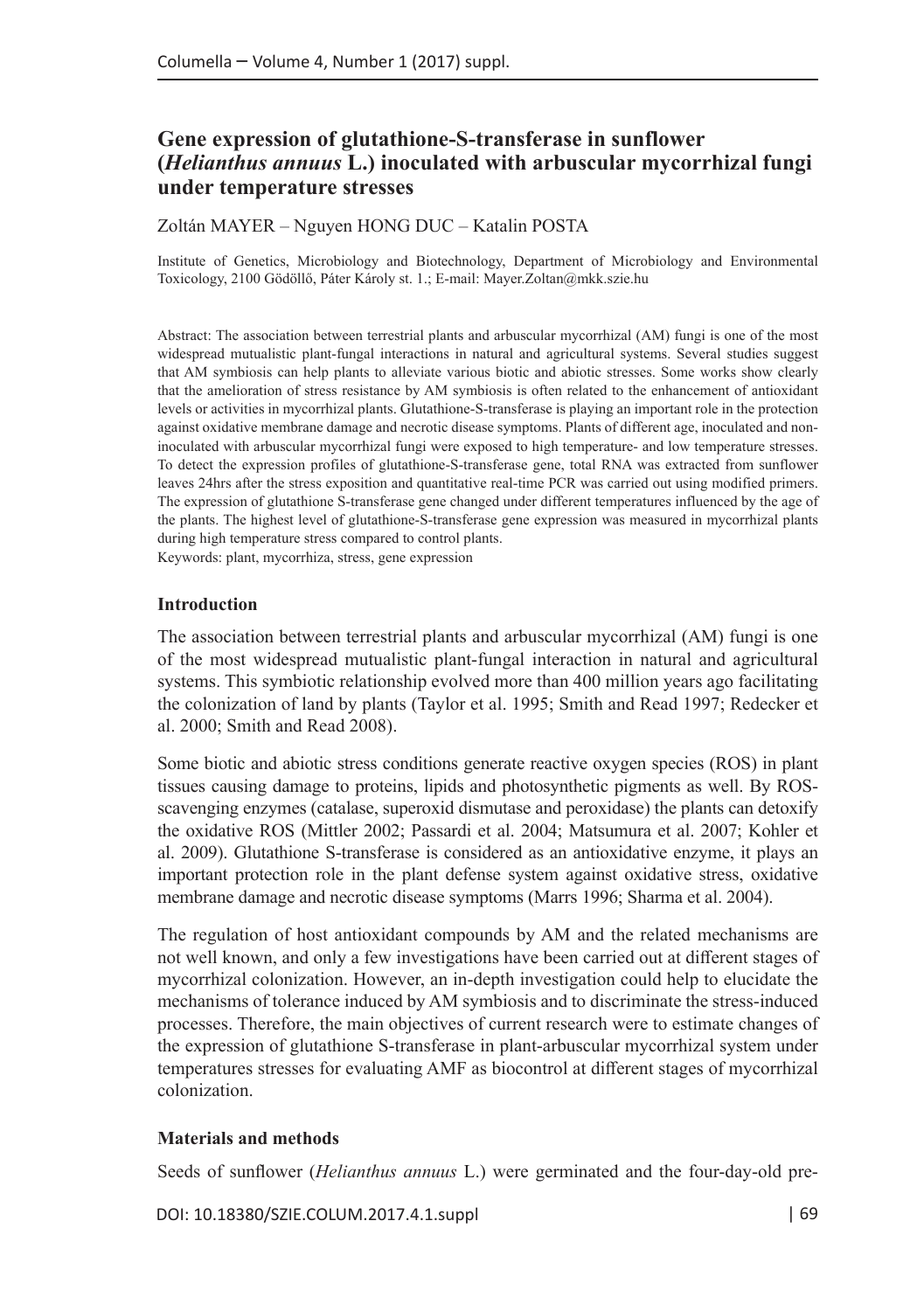germinated seeds were sown to plastic pots containing substrate (soil:sand 1:1,  $v/v$ ), previously sterilized in autoclave for 25 minutes at 121°C, 1.2 bar. The seedlings were grown in growth chamber under controlled condition with a 16 hour day length and at a temperature of 24 °C  $\pm$  0.5 °C. The moisture of substrate was 60 %.

The commercial product Symbivit® (mixture of *Rhizophagus irregularis* BEG140, *Funneliformis mosseae* BEG95, *Claroideoglomus etunicatum* BEG92, *Claroideoglomus claroideum* BEG96, *G. microaggregatum* BEG56, *Funneliformis geosporum* BEG199) produced by Symbiom Ltd. (Lanskroun, Czech Republic; www.symbiom.cz) was applied at 15 g of inoculum (consisting of 80 propagules  $g^{-1}$ ) per seedling into the planting hole and seedlings were planted immediately.

Healthy 15 and 42 days-old plants (mycorrhizal- and non-mycorrhizal plants) were selected and exposed to two temperature stress conditions. Plants were exposed to 38 °C for 24 h. (High temperature stress, HT) or were incubated for 24 h at 4 °C (Low Temperature stress, chilling stress LT). After 24 h the leaves were collected and analyzed. All treatments replicated in 5 times: non-mycorrhizal and mycorrhizal plants, 15 days old and 42 days old plants and low and high temperature stresses, altogether 40 plants were selected for measurements.

### qRT-PCR

Total RNA was extracted from 15 and 42 days-old sunflower leaves using Vantage Total RNA Purification Kit (Origene, USA) according to the manufacturer's instructions, followed by DNase I (Fermentas) digestion to remove residual genomic DNA contamination. For qRT-PCR analysis, first-strand cDNA was synthesized from varieties of all treatments using First-strand cDNA Synthesis for Quantitative RT-PCR kit (Origene, USA).

Modified glutathione S-transferase oligonucleotide primers GST-f (5'-GAGAAGGCTCAGGCTCGATT-3') and GST-r (5'-GCAACAGCTTGCTTCTCTCC-3') (Radwan et al. 2005) were used to amplify the glutathione S-transferase gene from sunflower.

PCR cycling program for GST and actin genes consisted of 15 min at 95°C, followed by 40 cycles of 15 sec at 95°C, 30 sec at 57°C and 16 sec at 72°C, with an additional cycle (60 sec at 95°C, 30 sec at 57°C and 30 sec at 95°C) in the end. The real-time PCR experiment was carried out at least three times under identical conditions. The real-time PCR efficiency was determined for each gene (actin gene was used as an internal reference, GST) and each stress condition using the 2-ΔΔCT method. QRT-PCR was performed on Mx3000P QPCR System (Agilent). The root colonization (internal fungal structures: hypae, arbuscules, vesicules) were examined using the gridline intersection method (Giovanetti and Mosse 1980).

## **Results and discussion**

In the earlier stage (15 days old plants) the high temperature stress caused more intensive gene expression of glutathion S-tranferase in the measurements of the earlier stages (15 days old) of inoculated plants compared to the control (Fig.1.). Lower levels of gene expression were measured in the plants exposed to the low temperature as for the high temperature stress GST expression was higher in plants inoculated compared to those not inoculated.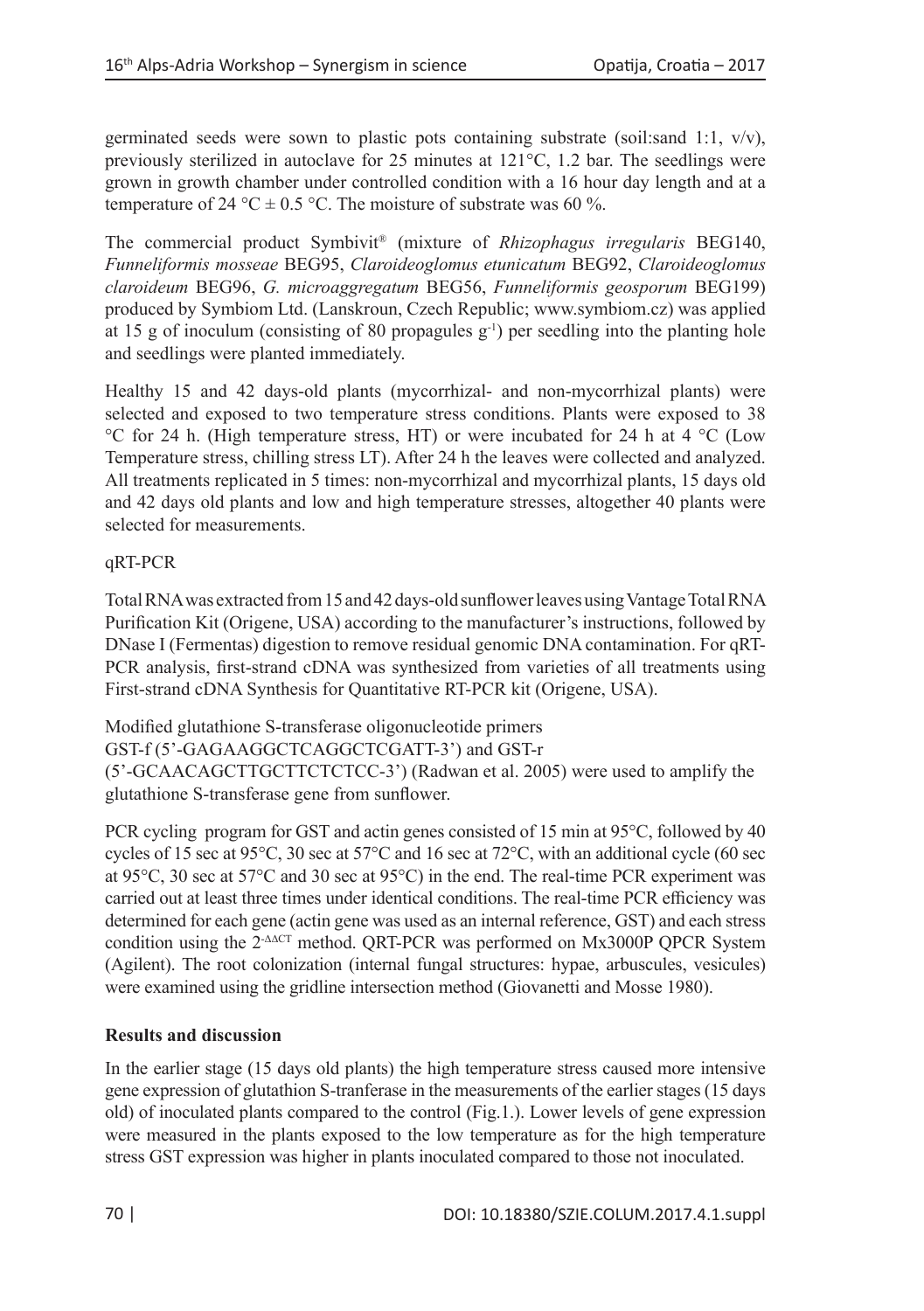

*Figure 1. Glutathione S-transferase gene expression in 15 days old plants* 

*y axis:* **GOI**, Gene of Interest (relative amounts of the examined gene (GST) compared to the control sample (C− = Ø)), *x axis:* **C+**, Control, inoculated with mycorrhizal fungi, **LT−**, Low Temperature stress, non-inoculated with mycorrhizal fungi, **LT+**, Low Temperature stress, inoculated with mycorrhizal fungi, **HT−**, High Temperature stress, non-inoculated with mycorrhizal fungi, **HT+**, High Temperature stress, inoculated with mycorrhizal fungi



*Figure 2. Glutathione S-transferase gene expression in 42 days old plants* 

*y axis:* **GOI**, Gene of Interest (relative amounts of the examined gene (GST) compared to the control sample (C− = Ø)), *x axis:* **C+**, Control, inoculated with mycorrhizal fungi, **LT−**, Low Temperature stress, non-inoculated with mycorrhizal fungi, **LT+**, Low Temperature stress, inoculated with mycorrhizal fungi, **HT−**, High Temperature stress, non-inoculated with mycorrhizal fungi, **HT+**, High Temperature stress, inoculated with mycorrhizal fungi

In the measurements of the older (42 days old) plants compared to the 15 days old plants have clearly showed similar trend of gene expression (Fig.2.). Under high temperature stress conditions the inoculated ones showed especially higher levels of gene expression than the non-inoculated ones. Likewise under low temperature stress conditions the inoculated ones, which had a massive mycorrhizal fungi colonization (inoculation of the plants by arbuscular mycorrhizal fungi were higher than 70%) had showed a higher level of gene expression than the non-inoculated plants and control ones.